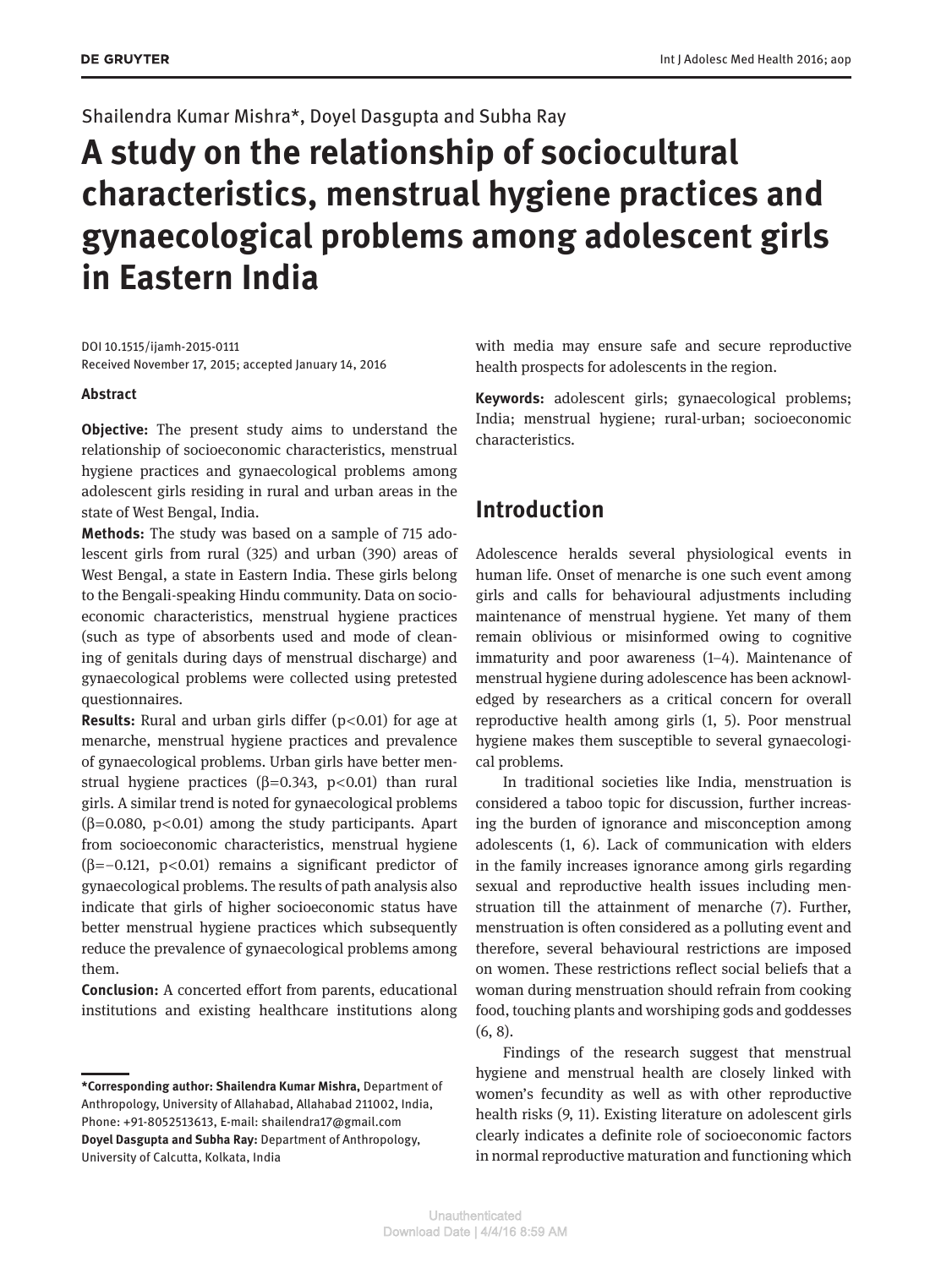includes maintenance of menstrual hygiene and its consequences as well (12).

In India, efforts have been made to understand concomitants of menstrual hygiene among girls (13, 14). Mounting evidence of the relationship between poor menstrual hygiene and inadequate access to available sanitary options to maintain proper hygiene during menstruation led the government to include new components in healthcare provisions to ensure menstrual hygiene among adolescents. For instance, in certain areas of the country, provisions are being made to provide sanitary pads to girls of lower socioeconomic groups (1). However, Eastern India, including West Bengal, has not been included in this scheme so far. Literature on menstrual hygiene practices, its correlates and consequences are scarce in eastern Indian States. Thus, the present study aims to understand the relationship of socioeconomic characteristics, menstrual hygiene practices and gynaecological problems among adolescent girls residing in rural and urban areas in West Bengal, India.

### **Methods**

#### **Participants and procedure**

The rural and urban areas of West Bengal were selected to conduct the present study. The city of Kolkata (the state capital) was selected as the urban centre whereas rural areas were selected from two

different districts of the state. The study locales (villages in the rural areas and municipal wards in the urban area) were selected by using multistage sampling technique (Figure 1). The city of Kolkata is under the jurisdiction of Kolkata Municipal Corporation (KMC), having 16 boroughs and a total of 141 KMC wards. We randomly selected five boroughs and two municipal wards from each selected borough in two different stages. Thus, a total number of 10 wards were selected in urban area (Figure 1). From the selected wards, a total number of 515 unmarried and nulliparous girls aged between 10 and 19 years were identified by local volunteers through door-to-door surveys. From this list, only 390 girls were finally selected fulfilling the criteria of selection for the present study, i.e. have attained menarche at least 2 years before the date of interview. Among the rest (125), 49 did not fulfil the criteria of this study and 76 girls were either unwilling to participate or unavailable during the study period. The state of West Bengal comprises of 19 districts. In four different stages, we randomly selected two districts, one subdivision from each selected district, two community development blocks from each selected subdivisions and five villages from each of the selected community development block. Thus, a total number of 20 villages were finally selected in rural area (Figure 1). A total number of 415 unmarried and nulliparous adolescent girls were identified from the selected villages by engaging local volunteers, of which only 325 fulfilled the selection criteria. The rest (90) of the adolescent girls from rural areas either did not fulfil the study criteria (62) or were unwilling to participate or remained unavailable (28) during the study period. The participation rates in urban and rural areas were 83.66% and 92.06%, respectively. The participants were interviewed in person by a female interviewer using a pretested questionnaire. Interviews were conducted in private rooms to avoid possible hesitation and reluctance in answering the questions. After preparation, the questionnaire was extensively reviewed and pretested on 30 urban and rural girls to assess the level of comprehension of the items and the cultural appropriateness of contents. Based on the feedback of pretesting, few questions were



**Figure 1:** Flow chart showing process of selection of rural and urban study locales.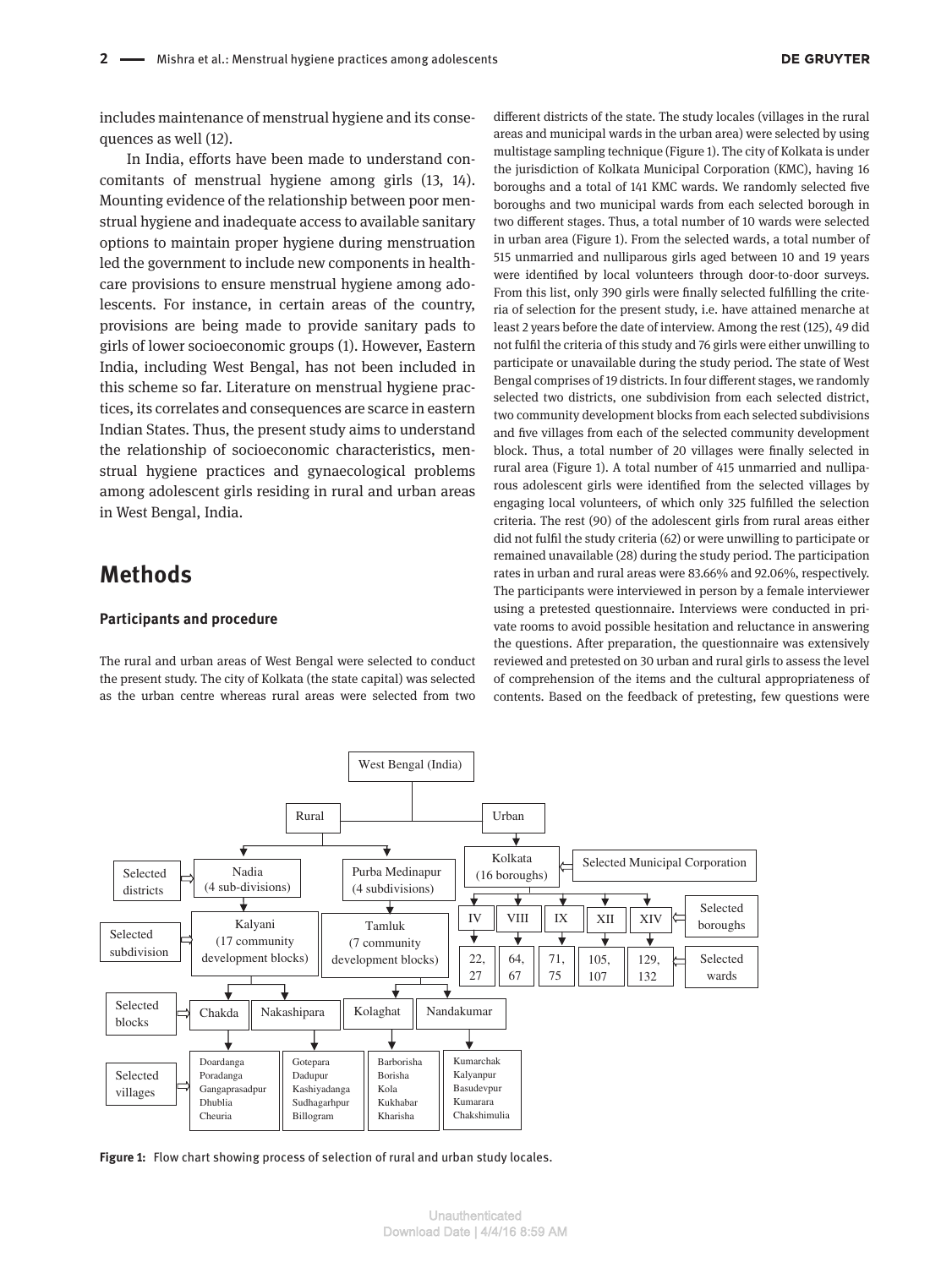revised before finally applying in the field. Each interview lasted for approximately 60 min.

#### **Ethical approval**

Prior to the collection of data, the nature of the study was explained to the participants and their parents. A written consent for participation was sought both from the participants and their parents (mostly mothers were available). A priori, the participants and their parents were informed that the study has no direct benefits to them. The institution had no Ethical Review Board at the time of study from which the approval could have been obtained.

#### **Measures**

The data types include socioeconomic variables (participant's age at the time of interview, participant's level of education, parents' level of education, their occupation and monthly household income), menstrual characteristics (age at menarche, duration of menstrual discharge and number of days of peak discharge), hygiene practices (types of sanitary protection used during menstrual discharge and hygienic care during days of discharge such as frequency and mode of cleaning of genital organs) and gynaecological symptoms. Age at menarche was ascertained by asking the participants to recall the actual date of the incident, and if not, then the nearest month. A few of the participants could recall their age at menarche by referring to some landmark event or other memorable personal moment (e.g. her own birthday), which occurred around the time of menarche.

To minimise recall bias, the participants were asked to report their practices and experienced gynaecological problems during the last 3 months prior to the date of survey. The following are the definitions adopted to delineate menstrual characteristics, hygienic practices and gynaecological problems: menstrual years of the participant – difference between present age and age at menarche; peak days of discharge (self-assessed) – number of days during which maximum amount of menstrual blood is discharged (flow); duration of discharge – number of days during which menstrual blood is discharged; gynaecological problems – burning sensation during urination, increased frequency of urination, difficulty in controlling urine, leakage of urine and itching around genitalia. Responses for each of the gynaecological problems was recorded as 'present (coded as one)' or 'absent (coded as zero)'. The number of gynaecological problems reported by a participant was added to calculate a gynaecological problem score for further analysis. Menstrual hygiene practices among participants were assessed by using a list of items such as type of absorbent used; cleaning and drying practices of the absorbent (cloth/rags) if it is reused; and frequency of change of absorbents and cleaning practices of genitals during menstruation. Practices such as use of sanitary pads, use of detergent for cleaning of clothes/rags if reused, regular cleaning of genitals and use of pipe water for cleaning genitals were considered more hygienic than the use of clothes/rags, washing clothes/rags only by water for reuse, irregular cleaning of genitals and use of pond water for cleaning of genitals, respectively. A practice considered more hygienic is given a score 'one' while a less hygienic practice is given 'zero'. By adding these scores together, a menstrual hygiene practice score has been calculated for each participant. The participants had also been asked about restrictions imposed on them during menstruation (such as to refrain from touching males, participating in worship and staying outside home, etc.) by parents and other family members. They listed down the restrictions experienced by them during the days of menstrual discharge. The number of restrictions experienced by a participant was added to calculate a score for restrictions imposed on them during menstrual days.

#### **Statistical analyses**

Descriptive statistics was used to understand the trend in the socioeconomic profile and variation in menstrual characteristics between rural and urban participants. A  $\chi^2$ -test was used to assess the association between categorical variables and a t-test was carried out to compare mean values of variables for the place of residence. A path analysis was carried out to estimate the direction and strength of the relationship between sociodemographic variables, menstrual hygiene and reported gynaecological problems. Furthermore, a stepwise linear regression was fitted to predict (a) the restriction imposed during menstruation, using socioeconomic variables; (b) menstrual hygiene, using socioeconomic variables and restrictions during menstruation as independent variables; and (c) prevalence of gynaecological problems, using menstrual hygiene and restrictions imposed during menstruation along with socioeconomic variables.

The analyses of the data were done using the Statistical Package for Social Sciences version 11.0.1 (SPSS Inc., Chicago, IL, USA) and R 3.0.2 software.

### **Results**

Table 1 shows that a maximum percentage of participants had attained 5–8 years of formal education. However, a section of rural participants (6.77%) were non-literate. A noticeable difference remained for the educational levels of parents of the participants between rural and urban areas. The parents of rural and urban participants also differed significantly in educational attainment and occupation types. Mothers of rural participants were engaged as agricultural labourers, small-scale industrial workers and vegetable vendors compared to mothers of urban participants, who were mostly engaged as teachers and office workers. Fathers of rural participants were mostly engaged as skilled (carpenter, blacksmith, weaver) and unskilled labourers (agriculture). Skilled and unskilled labourers were clubbed together owing to a meagre proportion of unskilled labourers (3.98%) and almost similar nature of work. Some of them were also engaged in business and service of different kinds. In contrast, fathers of most of the urban participants served in various public and private sector establishments. A considerable section of these urban people were also engaged in medium- to large-scale businesses.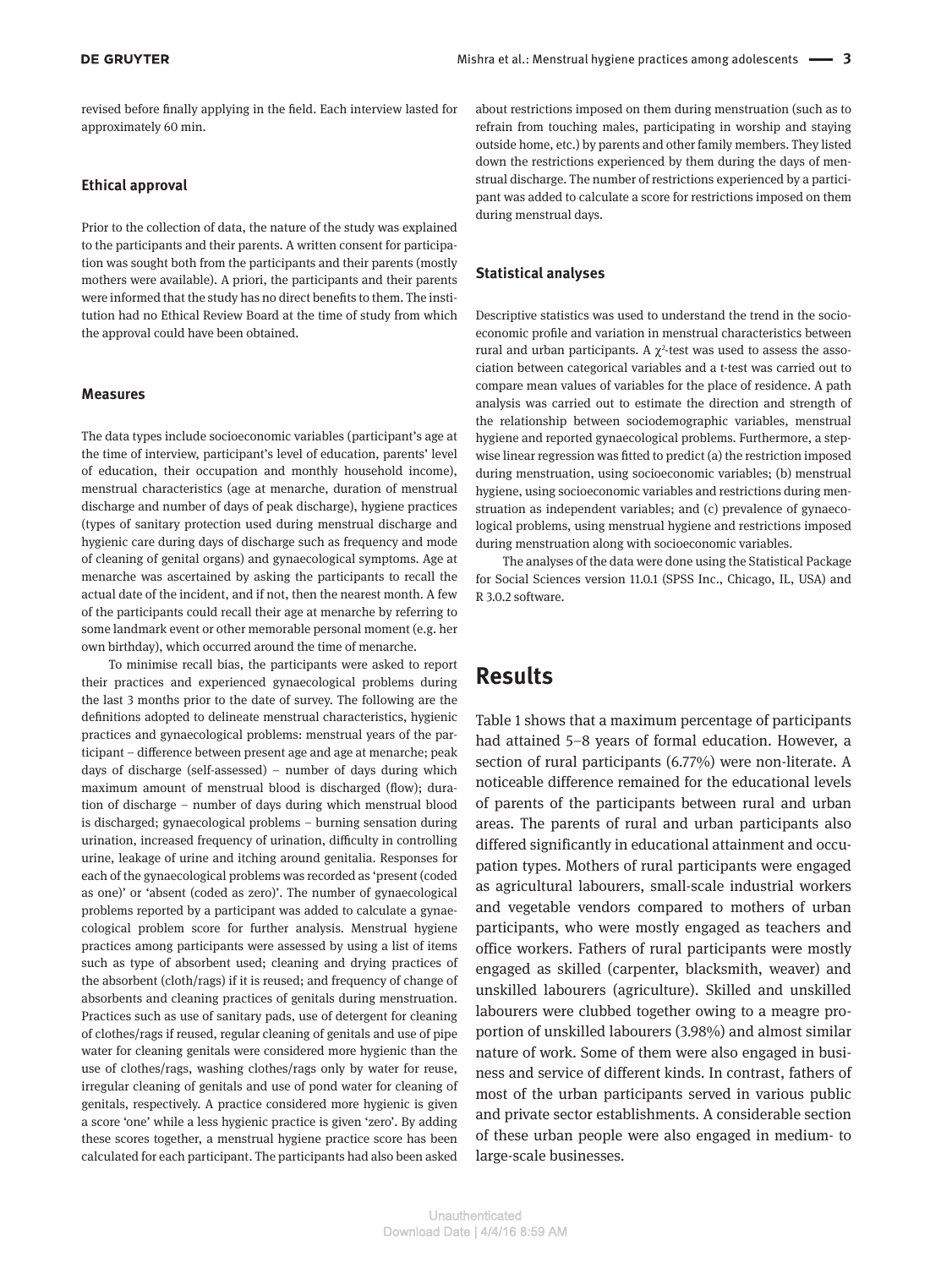**Table 1:** Distribution of participants for socioeconomic characteristics.

| Variable                                    | Rural (n=325) | Urban $(n=390)$ | Total (n=715) |  |
|---------------------------------------------|---------------|-----------------|---------------|--|
| Participant's formal educational attainment |               |                 |               |  |
| Non-literate                                | 22(6.77)      |                 | 22 (3.08)     |  |
| $1-4$ years                                 | 28 (8.62)     | 12(3.08)        | 40 (5.59)     |  |
| 5-6 years                                   | 100 (30.77)   | 136 (34.87)     | 236 (33.01)   |  |
| $7 - 8$ years                               | 157 (48.31)   | 195 (50.00)     | 352 (49.23)   |  |
| >8 years                                    | 18(5.53)      | 47 (12.05)      | 65 (9.09)     |  |
| Father's level of education                 |               |                 |               |  |
| Non-literate and below primary              | 270 (83.08)   | 57 (14.62)      | 327 (45.73)   |  |
| Secondary and below                         | 43 (13.23)    | 42 (10.77)      | 85 (11.89)    |  |
| Higher secondary and below                  | 8(2.46)       | 45 (11.54)      | 53 (7.41)     |  |
| Graduate and below                          | 4(1.23)       | 227 (58.21)     | 231 (32.31)   |  |
| Postgraduate and below                      |               | 19 (4.86)       | 19 (2.66)     |  |
| Mother's level of education                 |               |                 |               |  |
| Non-literate and below primary              | 292 (89.85)   | 61 (15.64)      | 353 (49.37)   |  |
| Secondary and below                         | 25(7.69)      | 85 (21.79)      | 110 (15.38)   |  |
| Higher secondary and below                  | 4(1.23)       | 43 (11.03)      | 47 (6.57)     |  |
| Graduate and below                          | 4(1.23)       | 201 (51.54)     | 205 (28.68)   |  |
| Father's occupation                         |               |                 |               |  |
| Skilled and unskilled work                  | 234 (72.00)   | 31(7.95)        | 265 (37.06)   |  |
| <b>Business</b>                             | 74 (22.77)    | 169 (43.33)     | 243 (33.99)   |  |
| <b>Services</b>                             | 17(5.23)      | 190 (48.72)     | 207 (28.95)   |  |
| Mother's occupation                         |               |                 |               |  |
| Homemakers                                  | 230 (70.77)   | 277 (71.03)     | 507 (70.91)   |  |
| Working                                     | 95 (29.23)    | 113 (28.97)     | 208 (29.09)   |  |

Values in parentheses are percentages.

Table 2 shows that in spite of age similarities, urban and rural girls differed in mean age at menarche, menstrual years, mean duration of menstrual discharge, days of peak discharge and score of gynaecological problems. Urban participants attained menarche at significantly lower age compared to their rural counterparts. On the contrary, the mean duration of discharge, number of peak days of discharge and number of absorbents used in a cycle remained higher among urban participants compared to rural ones. However, the prevalence of gynaecological problems was higher among rural participants compared to urban participants. The frequency of reporting gynaecological problems by the participants varied from four to zero.

In general, rural and urban participants differed significantly in menstrual hygiene practices (Table 3). For example, a significantly higher proportion of urban girls used sanitary pads as an absorbent during menstrual discharge compared to rural ones. None of the participants reported using tampons or menstrual cups as an

**Table 2:** Distribution of participants for reported menstrual characteristics and gynaecological problems.

| Rural $(n=325)$  | Urban $(n=390)$  | t-Values             | Total $(n=715)$  |
|------------------|------------------|----------------------|------------------|
| $14.27 \pm 1.96$ | $14.12 + 1.21$   | 1.25                 | $14.19 \pm 1.51$ |
| $12.10 \pm 1.15$ | $11.42 \pm 1.03$ | 8.34 <sup>b</sup>    | 11.90±1.14       |
| $2.37 \pm 0.20$  | $2.67 \pm 0.19$  | 20.53 <sup>b</sup>   | $2.57 \pm 0.21$  |
| $4.18 \pm 1.34$  | $4.92 \pm 1.25$  | 7.63 <sup>b</sup>    | 4.58±1.34        |
| $2.19 \pm 0.93$  | $3.57 \pm 1.25$  | 16.46 <sup>b</sup>   | $2.94 \pm 1.34$  |
| 7.99±4.78        | $11.33 \pm 5.56$ | 3.51 <sup>b</sup>    | $11.0 \pm 5.57$  |
| 7.99±4.78        | $11.33 \pm 5.56$ | 3.54 <sup>b</sup>    | $3.19 \pm 2.08$  |
| $3.24 \pm 2.12$  | $3.12 \pm 1.98$  | 0.59                 |                  |
| $0.42 + 0.64$    | $0.35 \pm 0.69$  | $-1.96$ <sup>a</sup> | $0.39 \pm 0.67$  |
|                  |                  |                      |                  |

<sup>a</sup> $p$  ≤ 0.05, <sup>b</sup> $p$  ≤ 0.01.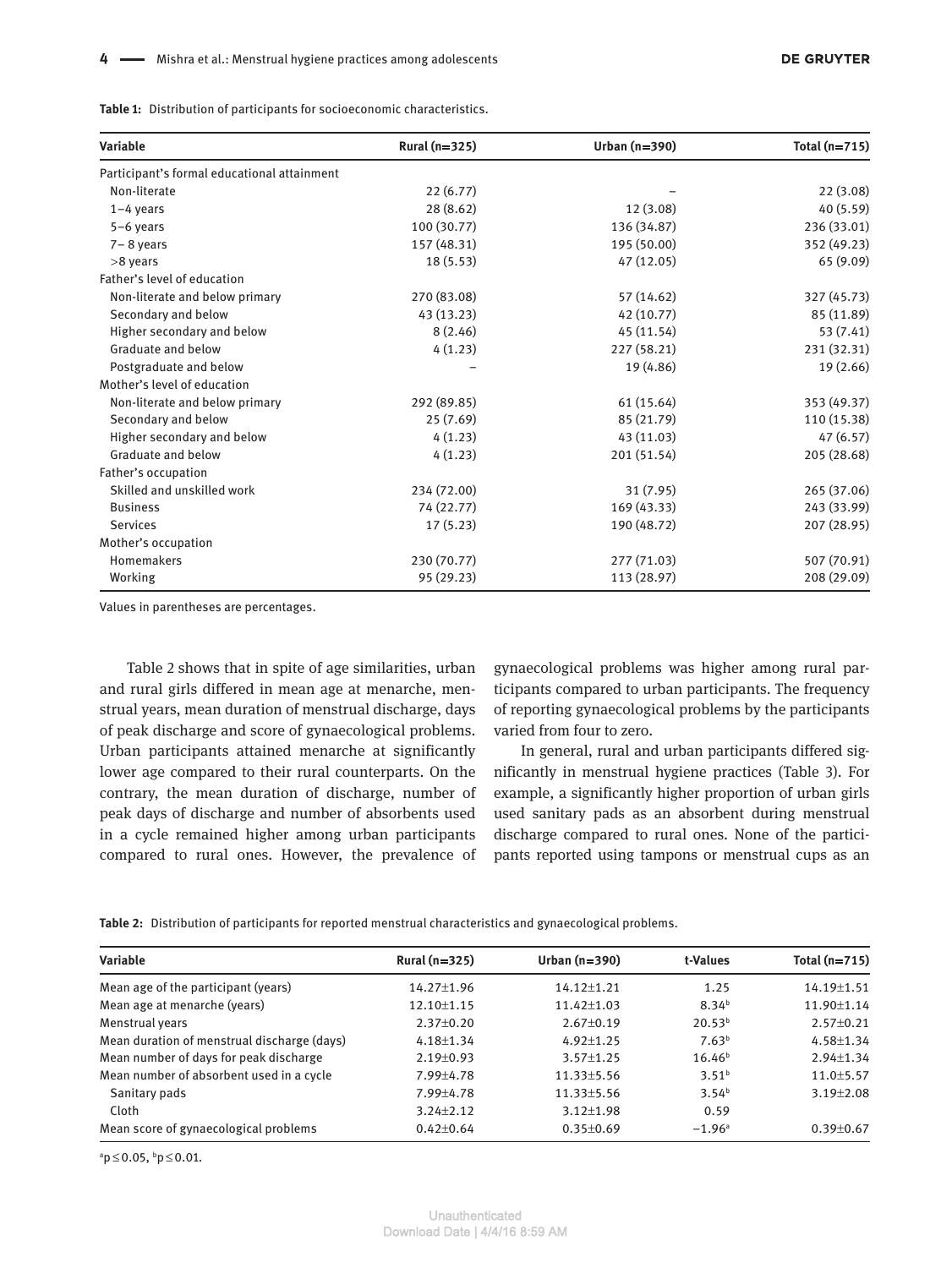| Variable                            | Rural n (%) | Urban $n$ $%$ | $\chi^2$           | Total n (%) |
|-------------------------------------|-------------|---------------|--------------------|-------------|
| Absorbent type                      |             |               |                    |             |
| Sanitary pad                        | 33(10.15)   | 324 (83.08)   | 37.08 <sup>a</sup> | 357 (49.93) |
| Clothes                             | 292 (89.85) | 66 (16.92)    |                    | 358 (50.07) |
| Tampon/menstrual cup                | <b>NIL</b>  | NIL.          |                    | <b>NIL</b>  |
| Cleans genitals during menstruation |             |               |                    |             |
| No                                  | 100 (30.77) | 4(1.03)       | 12.17 <sup>a</sup> | 104 (14.55) |
| Yes                                 | 225 (69.23) | 386 (98.97)   |                    | 611 (85.45) |
| Frequency of genital cleaning       |             |               |                    |             |
| Not applicable                      | 100 (30.77) | 4(1.03)       | 21.29a             | 104 (14.55) |
| Once                                | 93 (28.92)  | 40 (10.26)    |                    | 133 (18.60) |
| More than once                      | 132 (40.62) | 346 (88.72)   |                    | 478 (66.85) |
| Mode cleaning of genital            |             |               |                    |             |
| Not applicable                      | 100 (30.77) | 4(1.03)       | 26.39a             | 104 (14.55) |
| Soap and normal/warm water          | 3(0.92)     | 128 (32.82)   |                    | 131 (18.32) |
| Only normal/warm water              | 222 (68.31) | 258 (66.15)   |                    | 480 (67.13) |
| Source of cleaning water            |             |               |                    |             |
| Not applicable                      | 100 (30.77) | 4(1.03)       | 59.09 <sup>a</sup> | 104 (14.55) |
| Piped water                         | 216 (66.46) | 371 (95.13)   |                    | 587 (82.10) |
| Pond water                          | 9(2.77)     | 15(3.85)      |                    | 24(3.36)    |

**Table 3:** Distribution of participants for menstrual hygiene practices.

 $a$ <sub>p</sub> $\leq$ 0.01.

absorbent. The frequency of cleaning genitals and using soap and normal/warm water for cleaning genitals during days of menstrual discharge remained higher among urban participants compared to their rural counterparts. About one-third of the rural participants (30.77%) reported not cleaning their genitals during menstruation compared to 1.03% of urban ones.

Table 4 shows that prior to attainment of menarche, a significantly higher percentage of urban participants had information pertaining to menstruation compared to rural participants. A majority of the participants (59.49% in rural and 83.25% in urban) obtained this information from their mothers. For most of the participants, experience of the first menstruation had been a shock and surprise, irrespective of their place of residence. More than 90% of the participants in both rural and urban areas had experienced one or the other kinds of restrictions during menstruation imposed by their parents and/or their family members.

Results of path analysis showed a significantly positive relationship between socioeconomic characteristics and menstrual hygiene practices among the study participants (Figure 2). For instance, participants with a higher level of education and age group had better menstrual hygiene practices. However, an inverse relationship was noted between menstrual hygiene practices and the prevalence of gynaecological problems. The individual effect of each independent variable on the outcome variable and direction of their relationships were manifested in this analysis.

Table 5 shows that participant's age, mother's education and monthly household income were significant predictors of restrictions imposed during menstruation. It was found that the probability of imposing restrictions reduces with increase in age, mother's level of education and monthly income of household. Apart from these predictors, the participant's education, her urban living and restrictions imposed on her during menstruation were found to have a significant positive relationship with menstrual hygiene practices among them. Similarly, urban place of residence, mother's education and menstrual hygiene practices showed a positive relationship with the prevalence of gynaecological problems among participants; however, a negative relation was found with restrictions imposed during menstruation and gynaecological problems among them.

### **Discussion**

The results of our study indicate rural-urban differences for several menstrual characteristics such as age at menarche, duration of menstrual discharge, number of days for peak discharge among the study participants. Like many studies among Indian populations, participants in urban areas attain menarche at a lower age compared to rural ones (22, 23). Health status and health behaviours are found to vary between rural-urban areas in other studies as well (18–21). The latest report of the National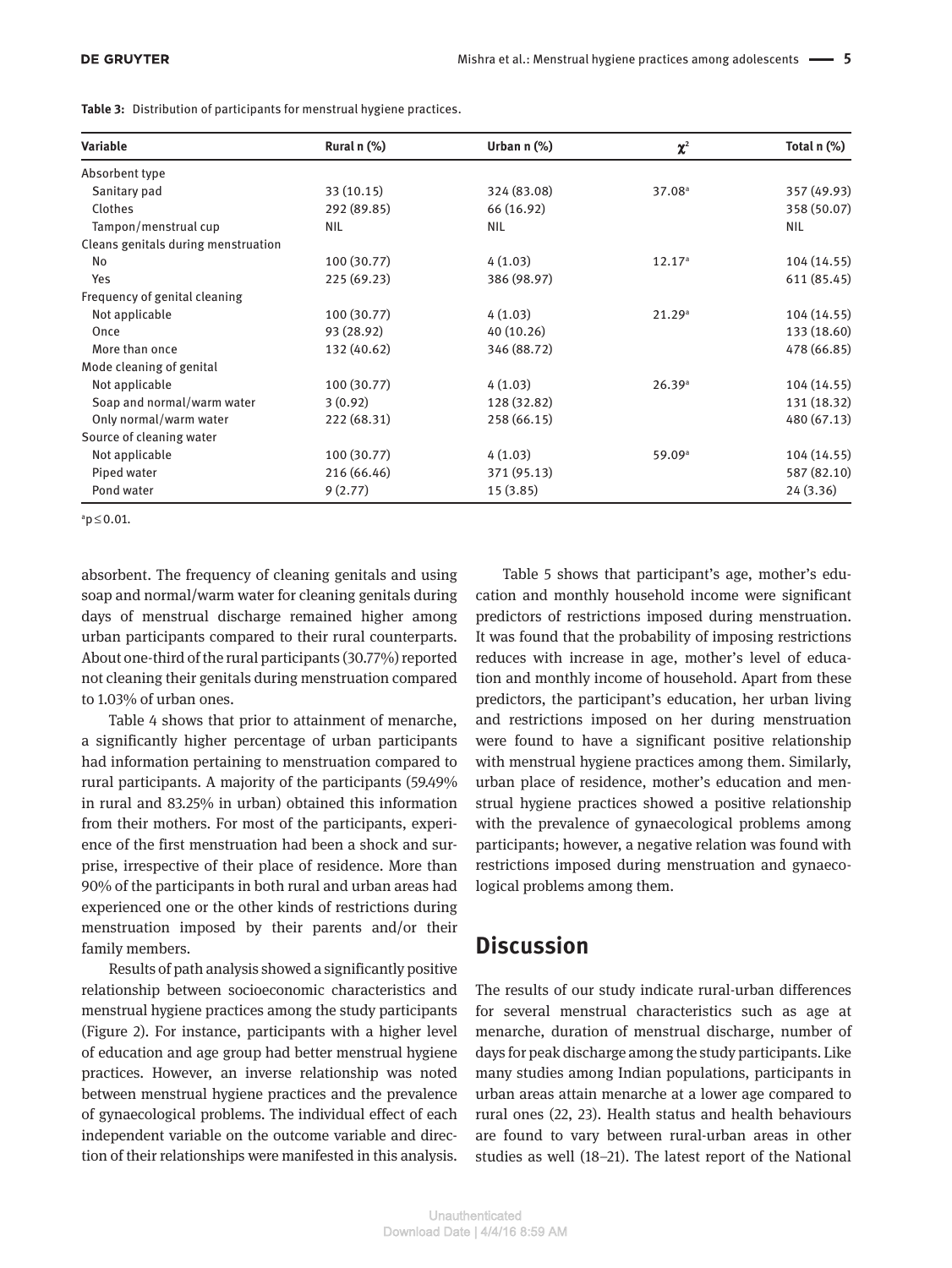**Table 4:** Awareness on menstruation and restrictions imposed during menstruation.

| Variable                                     | Rural n (%) | Urban $n$ (%) | $\chi^2$             | Total n (%) |
|----------------------------------------------|-------------|---------------|----------------------|-------------|
| Had prior information about menstruation     |             |               |                      |             |
| No                                           | 130 (40.00) | 193 (49.49)   | 6.44a                | 323 (45.17) |
| Yes                                          | 195 (60.00) | 197 (50.51)   |                      | 392 (54.83) |
| Sources of prior information                 |             |               |                      |             |
| Mother                                       | 116 (59.49) | 164 (83.25)   | 55.95a               | 280 (71.43) |
| Peer groups                                  | 72 (36.92)  | 17(8.63)      |                      | 89 (22.70)  |
| <b>Book</b>                                  | 3(1.54)     | 6(3.05)       |                      | 9(2.30)     |
| School                                       | 2(1.03)     | 6(3.05)       |                      | 8(2.04)     |
| <b>bOther</b>                                | 2(1.03)     | 4(2.03)       |                      | 6(1.53)     |
| Type of reaction after first menstruation    |             |               |                      |             |
| Shock and surprise                           | 149 (45.85) | 262 (67.18)   | $63.51$ <sup>a</sup> | 411 (57.48) |
| No reaction                                  | 27(8.31)    | 72 (18.40)    |                      | 99 (13.85)  |
| Pleasure                                     | 144 (44.31) | 46 (11.79)    |                      | 190 (26.57) |
| <sup>c</sup> Other                           | 5(1.54)     | 10(2.56)      |                      | 15(2.10)    |
| Experienced restrictions during menstruation |             |               |                      |             |
| No                                           | 46 (14.15)  | 121 (31.03)   | 28.19a               | 167 (23.36) |
| Yes                                          | 279 (85.85) | 269 (68.97)   |                      | 548 (76.64) |
| Restrictions imposed by                      |             |               |                      |             |
| Parents                                      | 267 (96.12) | 256 (95.17)   | 24.99a               | 523 (95.44) |
| Other members                                | 12 (3.88)   | 13 (4.83)     |                      | 25 (4.56)   |
| Types of restrictions imposed                |             |               |                      |             |
| Not to run                                   | 46 (14.15)  | 97 (24.87)    |                      | 143 (20.00) |
| Not to touch gods                            | 137 (42.15) | 53 (13.59)    |                      | 190 (26.57) |
| Refrain from touching males                  | 254 (78.15) | 186 (47.69)   |                      | 440 (61.54) |
| Not to go outside home alone                 | 11(3.38)    | 141 (36.15)   |                      | 152 (26.15) |
| Take proper rest                             | 1(0.31)     | 2(0.51)       |                      | 3(0.42)     |
| Wear separate clothes                        | 3(0.92)     | 1(0.26)       |                      | 4(0.56)     |

ap ≤0.0; bother: bill/posters, healthcare workers; <sup>c</sup>Other: feared, disgusting.



**Figure 2:** Path analysis showing the relationship of socioeconomic characteristics, menstrual hygiene and reported gynaecological problems.

Family and Health Survey (NFHS)-3 shows a wide difference between rural and urban populations in India pertaining to their general and reproductive conditions (15).

Menstrual hygiene practices of the participants vary according to their place of residence. Rural participants mostly use pieces of old clothes or rags as an absorbent for menstrual flow. Added to that, one-third of them do not clean their genitals during days of discharge. Lack of basic hygiene facilities such as access to sanitary pads, toilets and supply of pipe water as well as traditional sociocultural environment could be the major reasons for participants' poor menstrual hygiene. According to government sources, only 58.80% of households in the state of West Bengal have toilets (GOI, 2013). The traditional outlook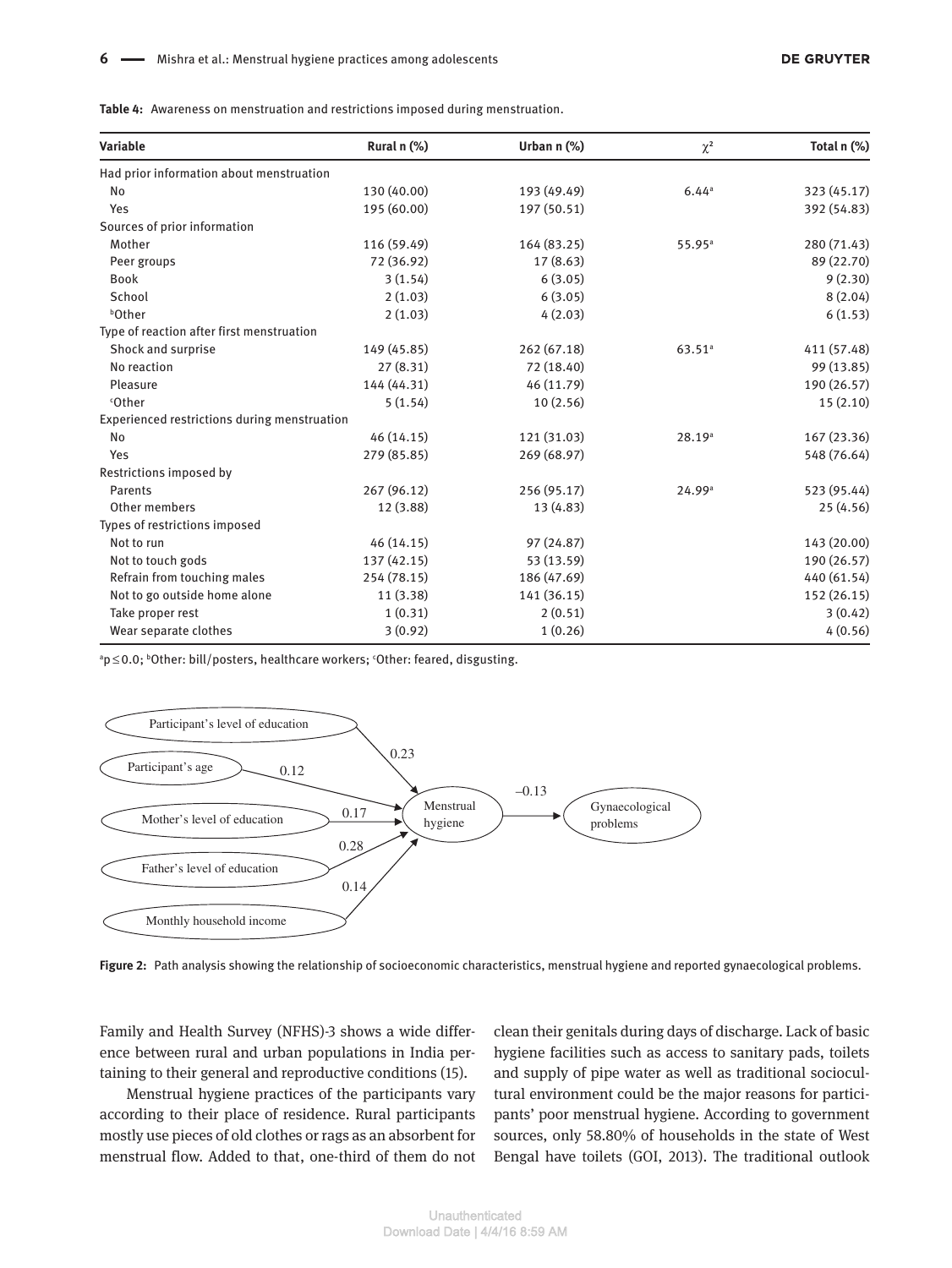| Dependent variable          | Significant predictor(s)                 | β        | <b>SE</b> | p-Value | $\mathbb{R}^2$ |
|-----------------------------|------------------------------------------|----------|-----------|---------|----------------|
| <b>Restrictions imposed</b> | Participant's age                        | $-0.139$ | 0.12      | 0.02    | 0.055          |
| during menstruation         | Mother's level of education              | $-0.181$ | 0.04      | 0.01    |                |
|                             | Monthly income of household              | $-0.148$ | 0.01      | 0.02    |                |
| Menstrual hygiene           | Participant's age                        | 0.123    | 0.03      | 0.02    | 0.124          |
|                             | Participant's level of education         | 0.223    | 0.21      | 0.01    |                |
|                             | Place of residence                       | 0.343    | 0.03      | 0.01    |                |
|                             | Mother's level of education              | 0.132    | 0.06      | 0.01    |                |
|                             | Restrictions imposed during menstruation | 0.099    | 0.02      | 0.02    |                |
|                             | Monthly income of household              | 0.119    | 0.01      | 0.01    |                |
| Prevalence of               | Place of residence                       | $-0.080$ | 0.05      | 0.04    | 0.034          |
| gynaecological              | Mother's level of education              | $-0.076$ | 0.06      | 0.03    |                |
| problems                    | Restrictions imposed during menstruation | 0.089    | 0.02      | 0.02    |                |
|                             | Menstrual hygiene                        | $-0.121$ | 0.03      | 0.01    |                |

**Table 5:** Results of stepwise multiple linear regression for certain menstrual practices and gynaecological problems.

of the society is explicitly manifested in the restrictions imposed by their family members on a large section of the participants during menstruation. The results of the present study conform to the findings of the studies carried out elsewhere (26, 27). In order to inculcate proper hygiene practices during menstruation among rural participants, awareness programmes at community level are warranted.

When controlled for all the sociodemographic variables together, rural-urban difference is significantly discernible for predicting menstrual hygiene and the prevalence of gynaecological problems; however, the difference does not remain significant in predicting restrictions imposed during menstruation. The findings affirm that the outlook of the society remains unchanged in both rural and urban settings for imposing restrictions during menstruation. Among socioeconomic attributes of parents, mother's education is found to determine menstrual hygiene practices and the prevalence of gynaecological problems among participants. Similar results are reported from the studies among adolescents in different areas (28, 29). Adolescents are considered as a healthy group free from diseases and infirmities. Hence, health facilities are generally designed to serve either children or adults (15). The development and maturation of the reproductive system among adolescents introduces a new set of reproductive health risks, especially among girls. They remain susceptible to several health ailments, having adverse consequences both at the individual and societal level (21).

Path analysis shows that the direction and strength of the relationship between socioeconomic variables and menstrual hygiene underlines a significantly positive role of the participants' own education, parents' education and their economic status in maintaining proper hygiene during menstruation. A negative relationship between menstrual hygiene and the prevalence of gynaecological problems is also discernible in this analysis. By increasing knowledge and awareness on biological changes encountered by adolescents during this phase of the life, they can be enabled to remain prepared for health challenges which they may face (24, 25). Yet many of the participants, both in rural and urban areas, remain ignorant about menstruation till they attain menarche.

In a country like India, menstrual health and related practices among adolescents has never been an issue of priority in public health policies, baring a few initiatives taken during the last decade (1, 16). Furthermore, the problems of illiteracy, lack of health education, gender disparity, 'culture of silence' and the absence of governmental initiatives to address this group have resulted in poor menstrual health awareness and practices among adolescent females in the past (17). This complex situation results in ignorance and misconceptions about menstrual health as well as low access and utilisation of available health and hygiene facilities.

### **Limitations and strength**

In spite of the modest sample size and an adequate representation from both rural and urban areas and the community level survey, the findings of the present study retains certain limitations. The study is only focused on menstrual behaviour and its socioeconomic concomitants. It does not address the role of media, educational and healthcare institutions in generating awareness on menstrual practices and its management. Owing to the cross-sectional nature of the study, no claim can be made about causality.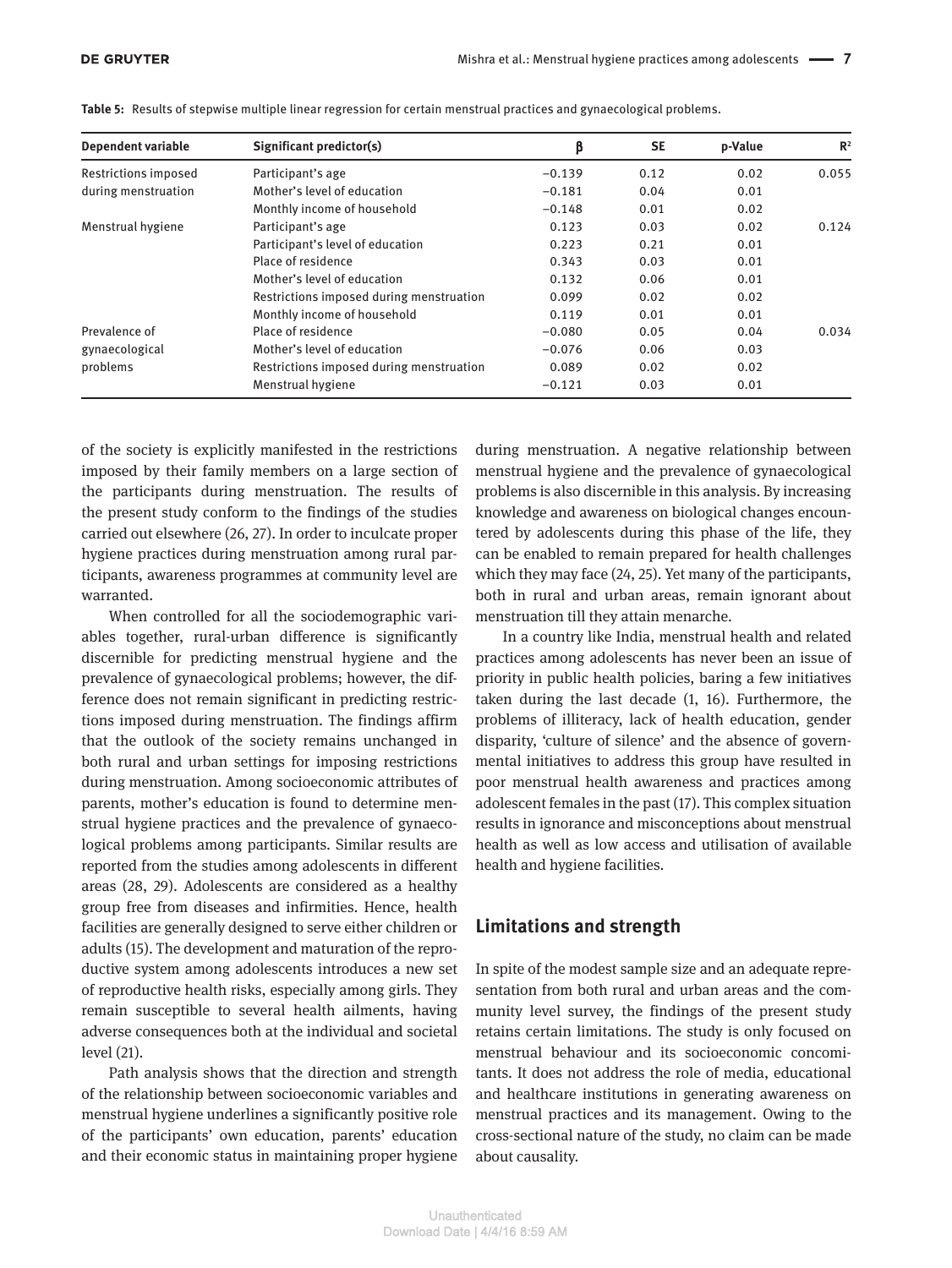# **Conclusion**

The present study clearly demonstrates that despite ruralurban differences, the role of parents remains imperative in educating and supporting girls to adopt healthy hygienic practices during menstruation. A girl's own education as well as her mother's level of education significantly influences her hygiene behaviour. The findings of the present study can be used by healthcare professionals and health policy planners in understanding the dimensions, magnitude and nature of problems pertaining to menstrual practices and management among adolescents in the region (30, 31). Thereby, it may also help bridging the gap in the menstrual health situation between rural and urban adolescents. The results also suggest that society should make an effort to improve living conditions in such a way that rural girls from a poorer social background have the same opportunity to have good menstrual hygiene practices as the urban ones.

**Acknowledgments:** The authors are most thankful to the study participants. Financial support for the study was provided by the University Grants Commission (Under DSA Phase III Programme) to the Department of Anthropology, University of Calcutta.

**Conflict of interest statement:** There remains no conflict of interest among the authors.

# **References**

- 1. Garg R, Goyal S, Gupta S. India moves towards menstrual hygiene: subsidized sanitary napkins for rural adolescent girls – issues and challenges. Matern Child Health J 2012;16:767–74.
- 2. Kumar A, Srivastava K. Cultural and social practices regarding menstruation among adolescent girls. Soc Work Public Health 2011;26:594–604.
- 3. Juyal R, Kandpal SD, Semwal J, Negi KS. Practices of menstrual hygiene among adolescent girls in a district of Uttrakhand. Ind J Community Health 2012;24:124–8.
- 4. Chothe V, Khubchandani J, Seabert D, Asalkar M, Rakshe S, et al. Student's perceptions and doubts about menstruation in developing countries: a case study from India. Health Promot Pract 2014;15:319–26.
- 5. El-Gilany AH, Badawi K, El-Fedawy S. Menstrual hygiene among adolescent school girls in Mansoura, Egypt. Reprod Health Matters 2005;13:147–52.
- 6. Jogdand K, Yerpude P. A community based study on menstrual hygiene among adolescent girls. Indian J Maternal Child Health 2011;13:1–6.
- 7. Kaur M. Mainstreaming gender in health. Indian J Community Med 2005;30:75–7.
- 8. Veigas I, Vaswani V. A study on mother's perception and practices of menstruation in Mangalore-Southern Karnataka. Res J Soc Sci Manag 2013;3:76–81.
- 9. Gardener J. Adolescent menstrual characteristics as predictors of gynaecological health. Ann Hum Biol 1983;10:31–40.
- 10. Sachan B, Idris MZ, Jain S, Kumari R, Singh A. Age at menarche and menstrual problems among school going adolescent girls of a north Indian district. J Basic Clinic Reprod Sci 2012;1:56–9.
- 11. Lee JC, Yu BK, Byeon JH, Lee KH, Min JH, et al. A study of the menstruation of Korean adolescent girls in Seoul. Korean J Paediatr 2011;54:201–6.
- 12. Jejeebhoy SJ. Adolescent reproductive behaviour: a review of the evidence from India. In: Ramasubban R, Jejeebhoy SJ, editors. Women's Reproductive Health in India. New Delhi: Rawat Publication, 2000:40–101.
- 13. Yasmin S, Manna N, Mallik S, Ahmed, Paria B. Menstrual hygiene among adolescent school students: An in depth crosssectional study in an urban community of West Bengal, India. J Dent Med Sci 2013;5:22–6.
- 14. Ade A, Patil R. Menstrual hygiene practices of rural adolescent girls of Richur. Int J Biol Med Res 2013;4:3014–7.
- 15. Thakre SB, Thakre SS, Reddy M, Rathi N, Pathak K, et al. Menstrual hygiene: Knowledge and practice among adolescent school girls of Saoner, Nagpur district. J Clin Diagn Res 2011;5:1027–33.
- 16. Dambhare DG, Wagh SV, Dudhe JY. Age at menarche and menstrual cycle pattern among school adolescent girls in central India. Glob J Health Sci 2012;4:105–11.
- 17. Verheij RA, van de Mheen HD, de Bakker DH, Groenewegen PP, Mackenbach JP. Urban-rural variations in health in The Netherlands: Does selective migration play a part? J Epidemiol Community Health 1998;52:487–93.
- 18. Kabir ZN, Tishelman C, Aguero-Torres H, Chowdhury AM, Winblad B, et al. Gender and rural–urban differences in reported health status by older people in Bangladesh. Arch Gerontol Geriatr 2003;37:77–91.
- 19. Thakre SB, Thakre SS, Ughade S, Thakre AD. Urban-rural differences in menstrual problems and practices of girl students in Nagpur, India. Indian Pediatr 2012;49:733–6.
- 20. Ray S, Mishra SK, Roy AG, Das BM. Menstrual characteristics: A study of adolescents of rural and urban West Bengal, India. Ann Hum Biol 2010;37:668–81.
- 21. IIPS (International Institute for Population Sciences), ORC Macro. National Family Health Survey (NFHS-3), 2005-06, India, 2007; IIPS, Mumbai.
- 22. Government of India. 2013. Available at: https://data.gov. in/catalog/state-wise-percentage-distribution-rural-andurban-households-having-toilet-facilities#web\_catalog\_tabs\_ block\_10. Accessed on 12th March 2015.
- 23. Garg S, Sharma N, Sahay R. Socio-cultural aspects of menstruation in an urban slum in Delhi, India. Reprod Health Matters 2001;9:16–25.
- 24. Liu HL, Chen KH, Peng NH. Cultural practices relating to menarche and menstruation among adolescent girls in Taiwan-qualitative investigation. J Paediatr Adolesc Gynaecol 2012;25:43–7.
- 25. Iliyasu Z, Aliyu MH, Abubakar IS, Galadanci HS. Sexual and reproductive health communication between mothers and their adolescent daughters in northern Nigeria. Health Care for Women Int 2012;33:138–52.